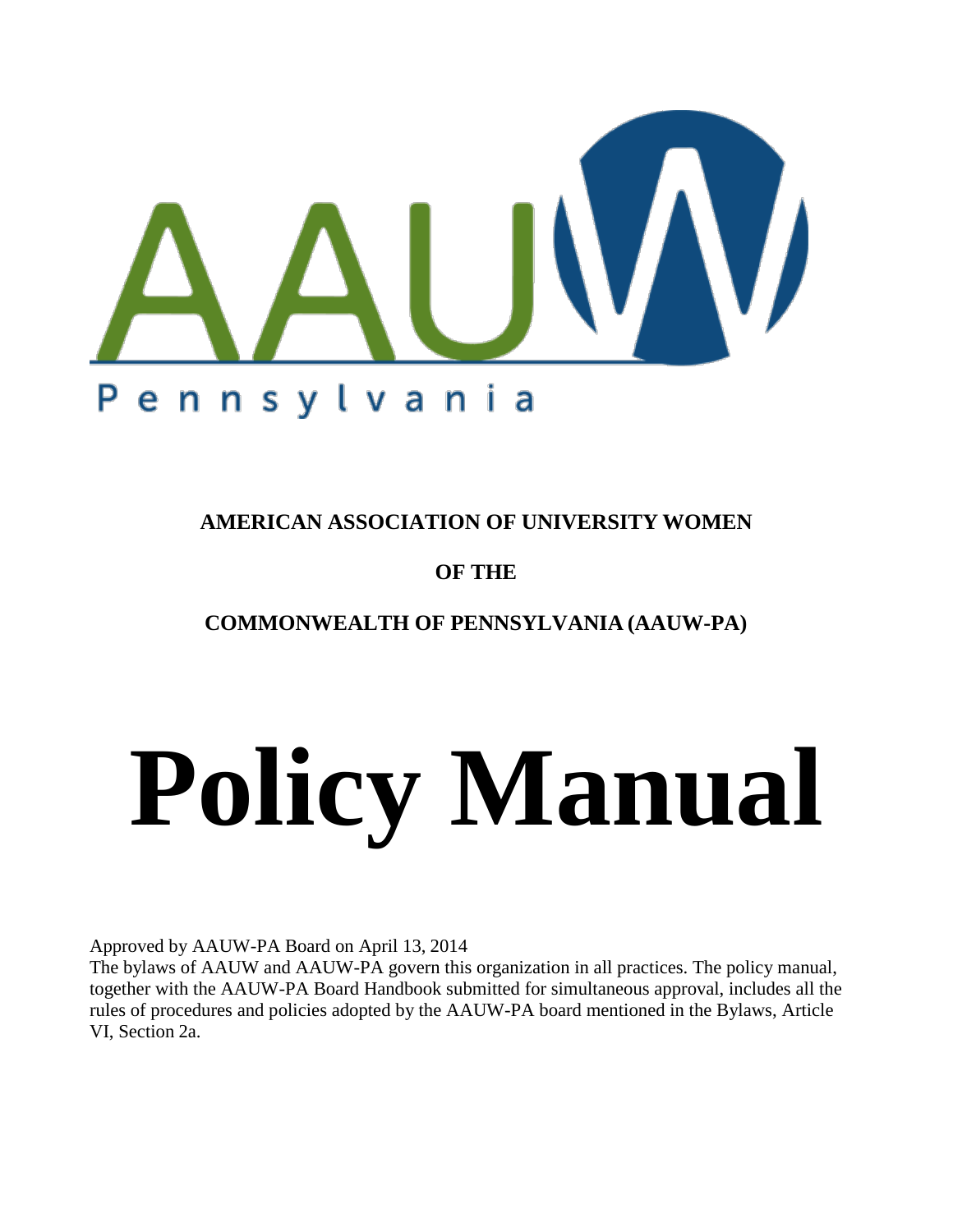# **Table of Contents**

| I.        |                                                                   |  |
|-----------|-------------------------------------------------------------------|--|
| II.       |                                                                   |  |
| III.      |                                                                   |  |
| IV.       |                                                                   |  |
| V.        |                                                                   |  |
| VI.       |                                                                   |  |
| VII.      | <b>INTER-ORGANIZATIONAL COOPERATION GUIDELINES FOR BRANCHES 8</b> |  |
|           |                                                                   |  |
| IX.       |                                                                   |  |
| <b>X.</b> |                                                                   |  |
| XI.       |                                                                   |  |
| XII.      |                                                                   |  |
|           |                                                                   |  |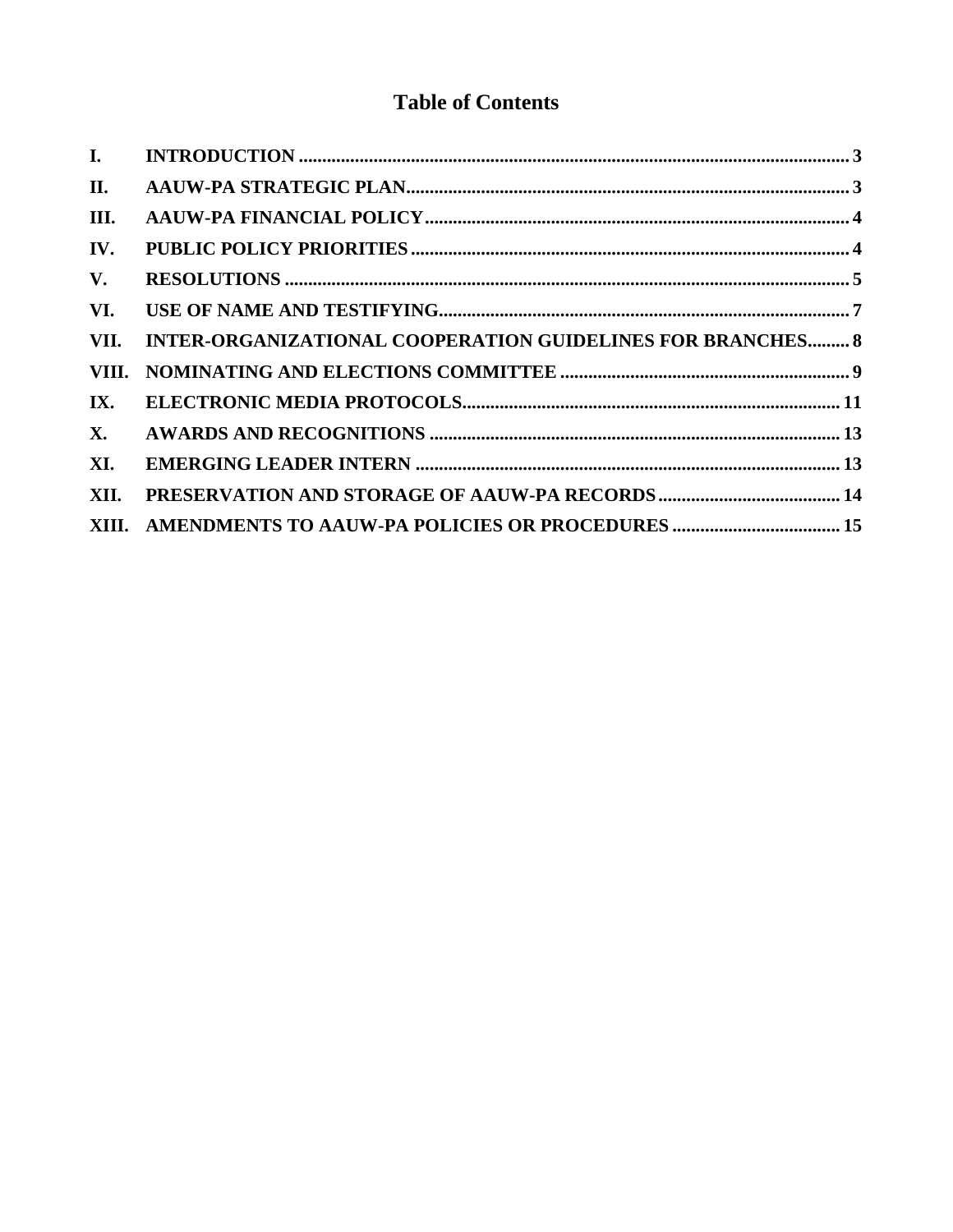# <span id="page-2-0"></span>**I. INTRODUCTION**

A. AAUW-PA is governed by its Board of Directors, which is responsible for setting the priorities and strategic direction of AAUW-PA from time to time, and for overseeing its finances, operations, and policies.

This Policy Manual is intended as a resource for the state board and all members who desire to know how AAUW-Pennsylvania functions as an organization. While our bylaws are governed by those of AAUW, our policies need to be appropriate for our state organization as a way to manage our business.

References to policies contained herein are made in the bylaws:

**Article III, Section 3. Proper Use of Name and Logo**. The name and logo of AAUW-PA may be used only by individuals or groups acting in a lawful and ethical manner, consistent with AAUW policies and procedures.

**Article III, Section 4. AAUW-PA Policy**. The policies and program of the State on matters of statewide scope shall be binding on all members and branches, and no member or branch shall use the name of the State to oppose such policies and program. No action in the name of the State shall be taken on any matter of statewide scope on which the State has no policy.

**Article VI, State Officers, Section 2. Duties a**. Officers shall perform the duties prescribed by these bylaws, by the rules of procedure and policy adopted by the board of directors, by the current edition of *Robert's Rules of Order, Newly Revised,* and by the State policy manual.

### B. **Policy Definition:**

A policy is a principle, protocol, or statement of intent used to guide decisions and achieve outcomes. For this policy manual, policies are guidelines for AAUW-PA as an organization and address general rules not detailed in the bylaws. The Board handbook addresses how the state board functions internally. (Bylaws Article VII, Section 2c "The board may adopt rules to govern its proceedings")

Policies are generally adopted by a Board to help achieve our goals and to define our advocacy. They will always be secondary to the bylaws, which are the rules approved by the membership to govern AAUW-PA. Similarly, there may be procedures for a project and event or for board meetings that are not encompassed in this manual. Policy differs from rules or law, in that, while law can compel or prohibit behaviors, policy merely guides actions toward a desired outcome.

# <span id="page-2-1"></span>**II. AAUW-PA STRATEGIC PLAN**

Following the election of a President, the Board of Directors shall develop a strategic plan to set goals and priorities for the organization for the next two years. The plan shall be presented to the membership at the following annual meeting and at such other times as members of the board deem advisable.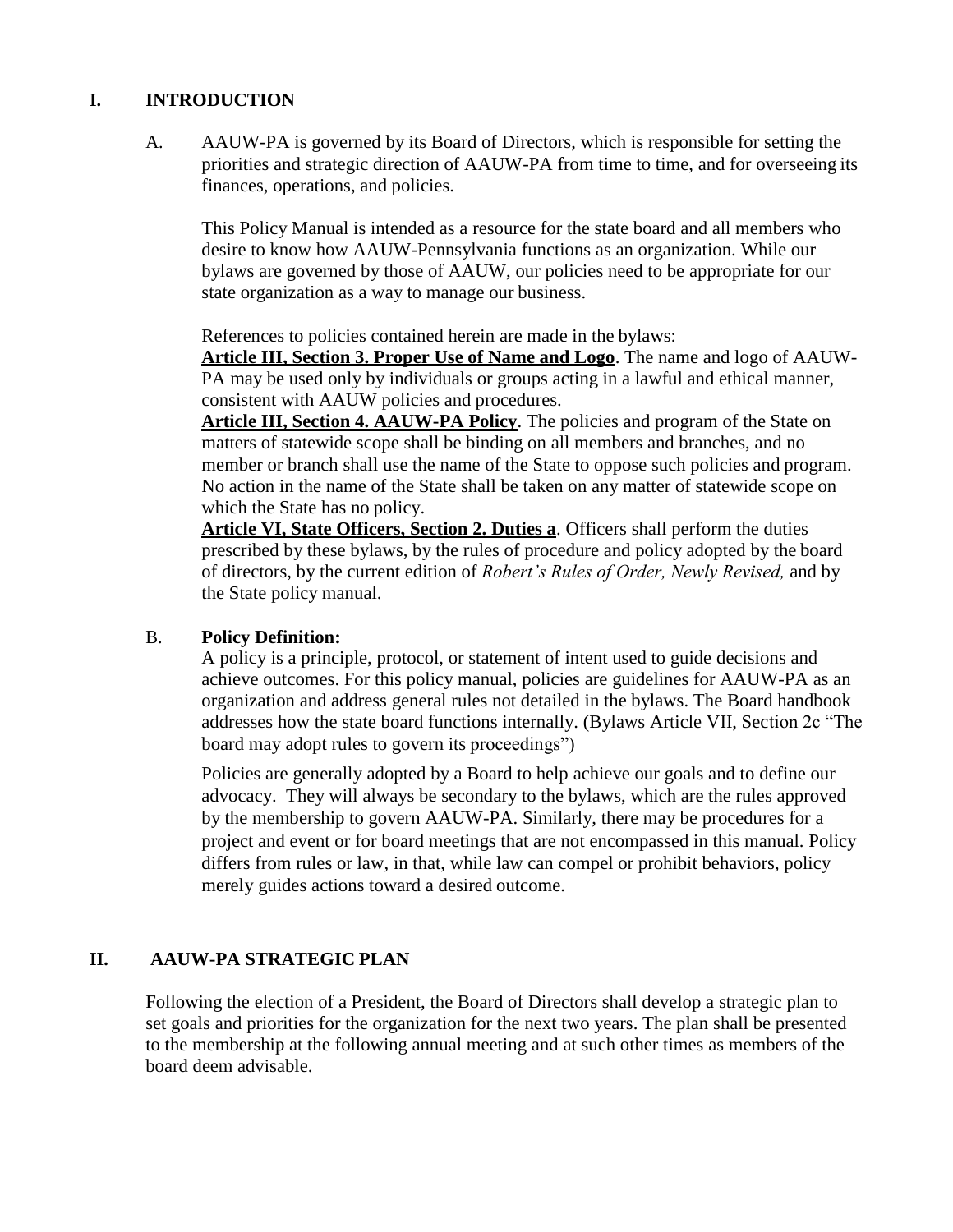# <span id="page-3-0"></span>**III. AAUW-PA FINANCIAL POLICY**

- A. The state board manages its assets prudently. Each fiscal year, the state board establishes a budget for the year, considering its expected revenues (primarily dues), its vision and strategic plan, and other actions and events needed for the health of AAUW in Pennsylvania.
- B. Given that AAUW-PA is managed by an all-volunteer board, the two most significant expense categories for the budget are:
	- 1. Member meetings, including the annual meeting, summer retreat, and district meetings, and

2. Expenses for the board to meet to coordinate the affairs of AAUW-PA. The board strives to be prudent in expenditures and encourages email coordination wherever possible. The board uses technological tools such as Dropbox, Skype, Survey monkey, GoToMeeting and [www.freeconference.com](http://www.freeconference.com/) to reduce expenses. The board may try or subscribe to other tools as it deems useful. One of the four annual board meetings is now a teleconference.

- C. No later than January, the state board approves the budget for the annual meeting, including the registration fee to be charged to attendees. There has been volatility in the financial outcomes at annual meetings, but the board strives to meet budget.
- D. The state budgets money for the President and one additional board member's registration, travel, and lodging to attend the AAUW national convention to represent Pennsylvania and to communicate information from the convention to PA members.
- E. All expense reimbursements are subject to specific approval by the Finance Officer or President and are compared to budget.
- F. Financial statements included in the Annual Meeting Yearbook show amounts for the completed prior fiscal year, the current year's budget, and partial current-year amounts.
- G. The Finance Officer shall arrange a peer review of results and shall submit all necessary filings to comply with tax laws and to maintain AAUW-PA non-profit status.

# <span id="page-3-1"></span>**IV. PUBLIC POLICY PRIORITIES**

- A. In each even-numbered year, Public Policy Priorities are proposed to the membership for discussion, possible revision, and adoption at the annual meeting.
- B. In addition, members who wish to propose that AAUW-PA discuss and vote on adoption of a position on a statewide issue may work with the resolutions committee to draft a proposal to submit to the membership.
- C. The AAUW-PA board has determined that AAUW-PA does not want to automatically opt in to advocacy based on the AAUW Public Policy Program that is conducted by national AAUW without discussion and a vote. The AAUW-PA name can only be used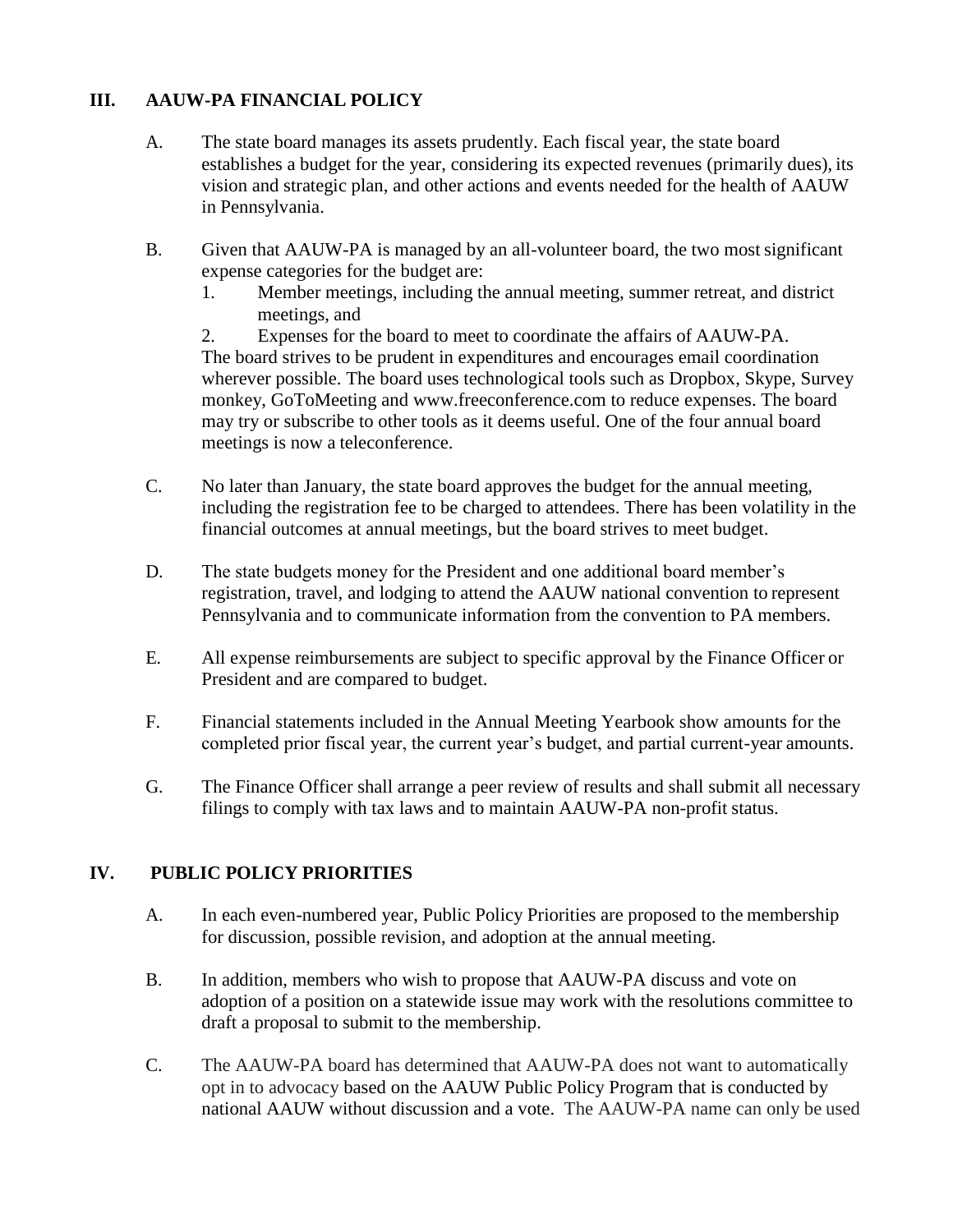with the express permission of the AAUW-PA Board or Executive Committee based upon advocacy work endorsed by the AAUW-PA board or by members at a Pennsylvania annual meeting.

D. The AAUW-PA board also determines whether AAUW-PA will join with other organizations on statewide or common issues. The board voted to join the Safe Schools Partnership and has authorized letters of support for past issues.

# <span id="page-4-0"></span>**V. RESOLUTIONS**

#### A. Definition:

A resolution is a formal expression of the opinion of the will of an assembly adopted by vote. A resolution may establish a framework within which some kind of action may be taken.

- B. AAUW resolutions may be defined broadly as stated general principles under which several kinds of action may be taken. They are important tools in focusing, developing, and giving direction to program goals and planning and in dealing with the public. Resolutions may apply to any aspect of the AAUW mission, policy, and program and may be the outgrowth of study and/or action by the membership.
- C. Members who wish to propose a resolution to the membership at the annual meeting are encouraged to work with the Resolutions Committee.
- D. Presenting a Resolution:

To ensure that all resolutions that come before the resolutions committee are not frivolous, inappropriate, or damaging to AAUW-PA, the following process should be followed:

- 1. A resolution is treated exactly like a main motion. It differs from a motion because of its importance, length, or complexity.
- 2. A resolution should be expressed in a positive form.
- 3. Resolutions may be initiated by an individual member, a branch, or a State board member in that capacity, following approval by State board vote.
- 4. A proposed resolution should not be in conflict with existing national or State policy.
- 5. A resolution initiated by an individual member, group of branch members, or a branch board shall be presented to the branch and approved by a branch vote before it is sent to the resolutions committee.
- 6. Given the short timeframe for new business at the annual business meeting, all presenters are encouraged to work with the Resolutions Committee and the President to facilitate consideration of resolutions to the extent possible.
- 7. Background material and supporting documentation should accompany all resolutions sent to the resolutions committee. Include:
	- a. A concise written statement of the problem, giving well-documented and logical reasons for its consideration at the state level.
	- b. Sources of information and a summary of information obtained.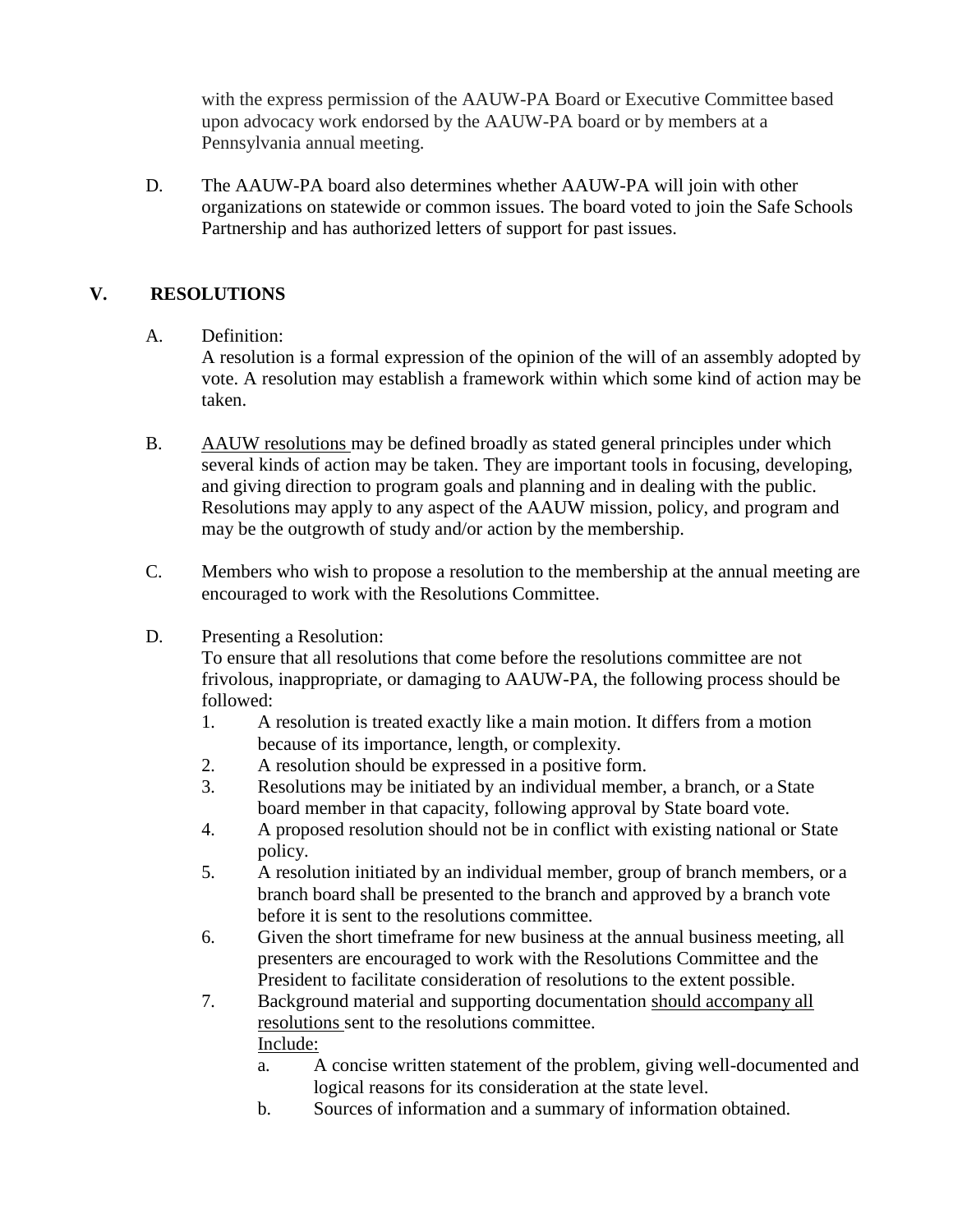- c. A statement of where the proposed resolution fits in the State or national program.
- d. A plan for implementation stating how and by whom the resolution can be translated into action. This does not apply to a statement of principle. Early communication with the District Coordinator, resolutions committee, or public policy chair in whose area the proposed resolution will fall is highly recommended. The chairs may know of other branches working on the same subject.
- e. A budget proposal for cost of implementation.
- 8. The resolutions committee will present the resolutions to the President and alert the board that the subject may come before the membership at the annual State business meeting. These resolutions will be printed in the *Keystoner.*
- E. Annual business meeting action
	- 1. Resolutions recommended by the State board will be formally placed before the business meeting at the designated time. Such resolutions may be adopted with a majority vote.
	- 2. Members may, from the floor of the annual State business meeting, propose resolutions previously rejected by the resolutions committee or referred back to the sponsor.
	- 3. To consider a resolution from the floor, a favorable vote of 2/3 of the assembly is required on the motion to consider.
	- 4. Copies of each resolution should be distributed to all delegates.
	- 5. If the assembly votes to consider a resolution from the floor, the resolution then needs to be moved, seconded, debated and voted on. Resolutions from the floor may be adopted with a majority vote of the voting body.
	- 6. A resolution continues in effect unless it is rescinded or declared obsolete.
- F. Implementation of resolutions
	- 1. Branches have the responsibility to consider the implementation of current resolutions.
	- 2. At the State board meeting following the annual State business meeting, the program committee shall review the adopted resolutions. The program committee shall delegate to the appropriate board member the primary responsibility for the implementation of each resolution.
	- 3. The board member with primary responsibility shall assist branches with implementation through counterpart newsletters and reports.
	- 4. A question regarding the branches' implementation of the resolution will be included in the branch Conversation Calls questions.
	- 5. At the spring board meeting, a report will be made to the board on action taken on the resolution based upon the branch Conversation Calls responses.
	- 6. The board member with primary responsibility for the resolution is to provide to the Administrative Director a written report on action on the resolution for inclusion in the annual State business meeting Yearbook.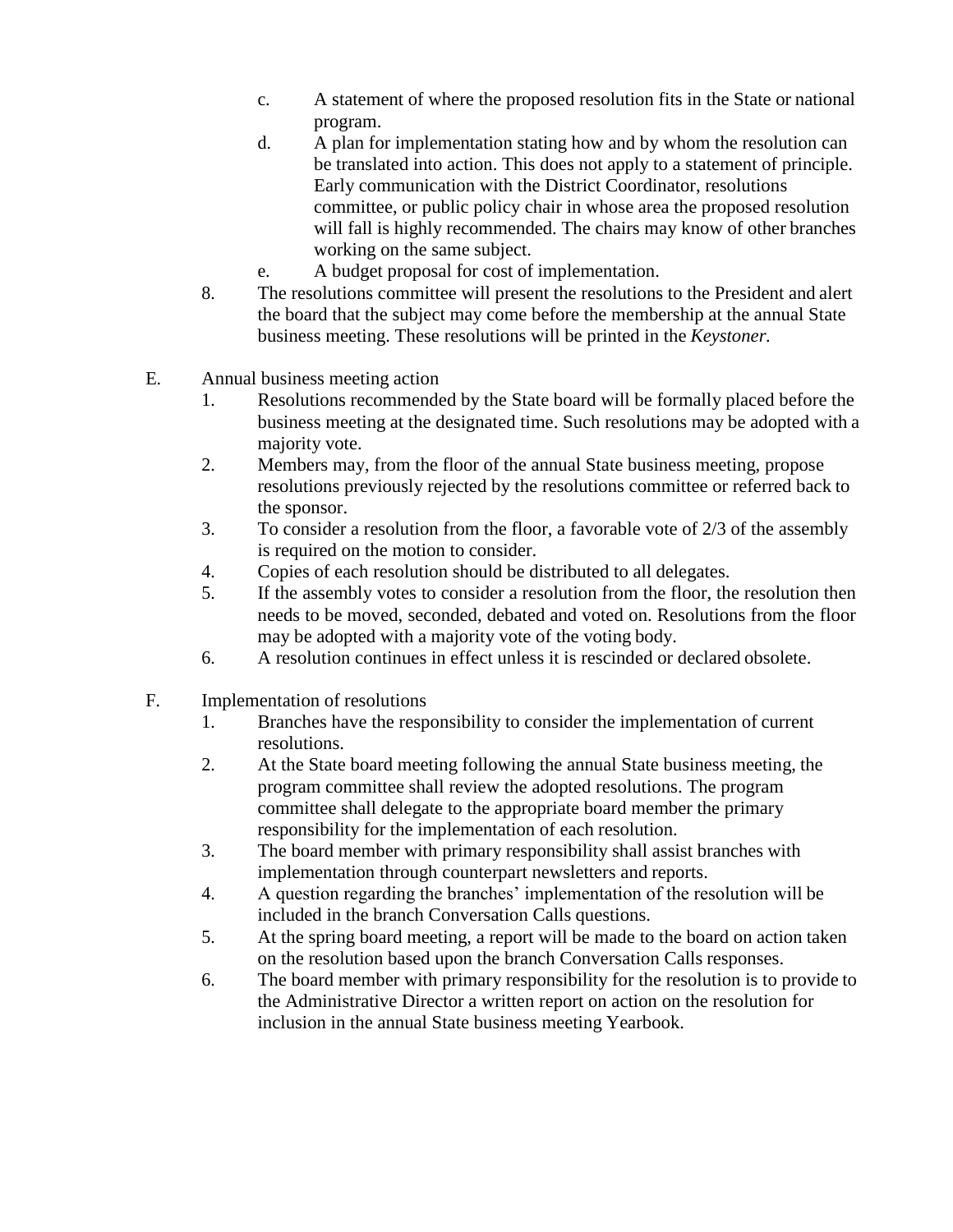## <span id="page-6-0"></span>**VI. USE OF NAME AND TESTIFYING**

- A. The AAUW Board of Directors has established certain limits on the use of the AAUW name. The following are excerpted and summarized from Policy 119. A complete copy of the policy is available online at [www.aauw.org/resource/aauw-board-of-directors](http://www.aauw.org/resource/aauw-board-of-directors-policy-book)[policy-book.](http://www.aauw.org/resource/aauw-board-of-directors-policy-book)
- B. The national policies and program are binding on all AAUW members, and no member shall use the name of AAUW to oppose such policies or program.
- C. Reference to membership in AAUW by an individual shall be interpreted as use of the AAUW name. In expressing personal opinions on matters on which AAUW has no policy, or in opposition to an established AAUW position, care must therefore be taken not to reference AAUW. In the capacity of AAUW members and spokespersons, all must observe the AAUW "Use of Name" policies.
- D. Violation of the use of AAUW's name may result in
	- 1. A member's suspension for one year or expulsion from membership
	- 2. Loss of recognition of a branch or state
- E. State and branch legislative program committees and boards of directors are empowered to act in the name of AAUW on local, state and federal legislation implementing the biennial AAUW Public Policy Program.
- F. Members are strongly encouraged to take stands on issues which are not explicitly stated in the AAUW Public Policy Program as long as the issues fall within the broad principles expressed in the legislative history of AAUW. States and branches are urged to establish clear procedures for adopting positions on issues arising from AAUW's public policy principles but not explicitly stated in the biennial action priorities.
- G. The AAUW name and logo cannot be used solely for personal or professional financial gain.
- H. Matters of State Scope:
	- 1. The policies and program of the state on matters of statewide importance shall be binding on all members and branches. No member or branch shall use the name of the AAUW-PA to oppose such policies and program. No action in the name of the state shall be taken on any statewide issue on which the state has no policy.
	- 2. The freedom of speech of the individual member to speak a personal opinion in the member's own name is not abridged.
- I. Interpretation of Legislative Policies:
	- 1. The Public Policy Chair(s), Public Policy Committee, and the District Coordinators in consultation with the President shall determine whether any particular matter is one on which the state has a policy and whether any particular action is in accord with state policies and principles. The Public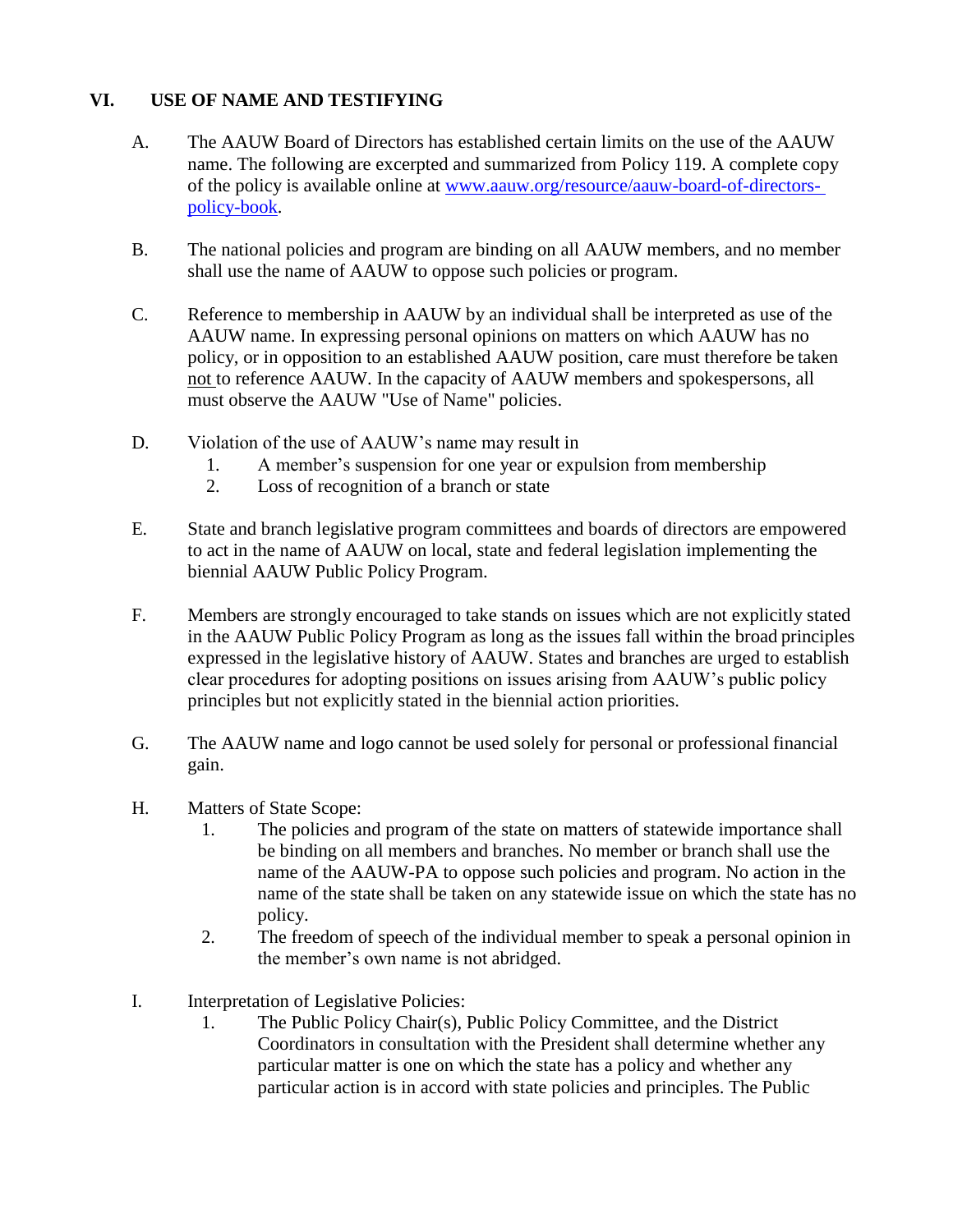Policy Chair or President may request that the issue be referred to the state Board of Directors for final determination.

- 2. No action in the name of AAUW will be taken on any matter until such determination has been made. In this situation, the Public Policy Chair(s) will discuss the issue with AAUW's Public Policy and Government Relations Department.
- J. Issue Education and Advocacy; Testifying There are many methods employed by AAUW members and others to increase awareness of issues, to educate the public about facts of a situation, and to advocate for change. When an AAUW member wishes to testify regarding an issue in the name of AAUW, she/he must clear her/his statement with the Public Policy Chair(s) for content and consistency with AAUW policies and positions. The Public Policy Chair(s) will then send copies of the testimony to branch presidents and post it on the website.

# <span id="page-7-0"></span>**VII. INTER-ORGANIZATIONAL COOPERATION GUIDELINES FOR BRANCHES**

- A. AAUW recognizes that there is value in working in coalition with other groups because coalition building is one of the methods of effecting change. Such efforts can often assist AAUW to further our mission, make more effective and efficient use of our resources, and increase our visibility and impact.
- B. Three general areas of cooperation are networks, collaborations, and coalitions. Each varies in intensity, focus, commitment, and structure. The commonality is that they are ways of bringing people and organizations together for a shared purpose when the purpose of such cooperative activity is consistent with the public policy principles and priorities, resolutions, and policies of National and State and are not in violation of the bylaws.
	- 1. Network: Communication links between people or organizations for the exchange of resources, assistance and information. Some thread of commonality holds the network together and brings about commitment to participate and establish a linkage. Networks are usually not designated to take official action but rather to enhance communication.
	- 2. Collaboration: Coming together to achieve a broad goal over an extended period of time. It includes any of four purposes or a combination: needs assessment; planning; advocacy; or delivering a service, program, or conference. The degree of commitment is greater than in a network. Depth of effort will depend on purpose and timetable.
	- 3. Coalition: The basic purpose is to coordinate activities and maximize energies in support of a specific goal or issue that is consistent with the overall philosophies of participating organizations. A coalition is a temporary alliance, disbanded when goals have been accomplished.
- C. All activities, structures, and implementing documents must protect both the reputation and the assets of AAUW. Although it is common for nonprofit organizations to be described as "partnering" with other organizations, the law provides that general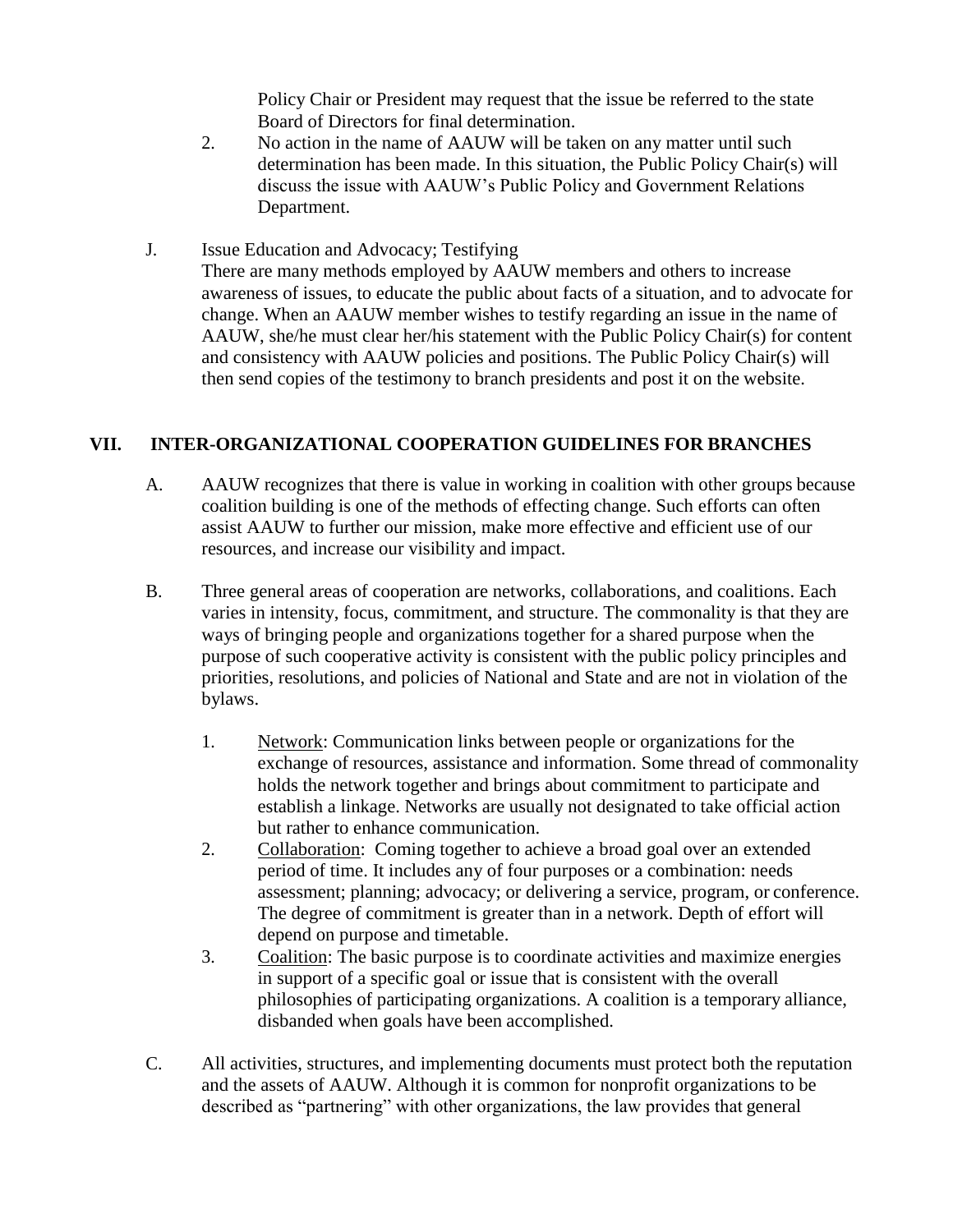partnerships can be created orally, casually, and without the parties involved realizing the implication of their actions. Even without authorization, every general partner can bind the partnership with respect to third parties, and every partner is liable for all of the debts, actions, and liabilities of the partnership. Accordingly, absent unusual circumstances, AAUW will not describe itself or allow itself to be described as partnering, being a partner, or being in a partnership or partnering relationship, and no AAUW branch, state, multistate, or other AAUW-affiliated entity shall have the right, power, or authority to create a partnership involving AAUW (i.e., the national organization).

- D. When working with other organizations, AAUW will retain control of the use of the names "American Association of University Women," "AAUW," and all associated logos and other AAUW intellectual property.
- E. Collaboration typically does not involve actual direct or indirect financial investment by AAUW. In some cases, however, AAUW's collaboration may involve direct or indirect financial or in-kind resource investment. Such direct support may include sharing of administrative costs and/or a commitment to participate in the ongoing financial support of the common objective. It is essential that any financial or in-kind investment by AAUW in any collaboration must specifically (a) further the AAUW mission, (b) involve AAUW active participation, and (c) be fully described by written and signed agreement of the parties.
- F. Degrees of cooperation:
	- 1. Recognition of a common concern or problem.
	- 2. Formal commitment to participate.
	- 3. Allocation of some organizational resources to work on goals.
	- 4. Participation in activity related to goals.
	- 5. Participation in a shared decision-making process.
- G. Guidelines for inter-organizational cooperation:
	- 1. Is there a clearly definable goal?
	- 2. Are the methods for goal attainment clearly stated?
	- 3. Is there an agreed-upon time schedule?
	- 4. Is there a prior history of these groups working together?
	- 5. Who is the best representative from the branch, with time and deep commitment, who is willing to take advice and direction?
	- 6. How will decisions be made? How will AAUW's name be used?
	- 7. Will financial support be required and how will it be used and controlled?

### <span id="page-8-0"></span>**VIII. NOMINATING AND ELECTIONS COMMITTEE**

A. In accordance with AAUW-PA Bylaws Article V, Section 1, each district holds a meeting or caucus at the AAUW-PA annual meeting at which members of each district elect one member and two alternates to serve on the Nominating and Elections Committee. These elected district representatives may not be currently serving on the State Board of Directors.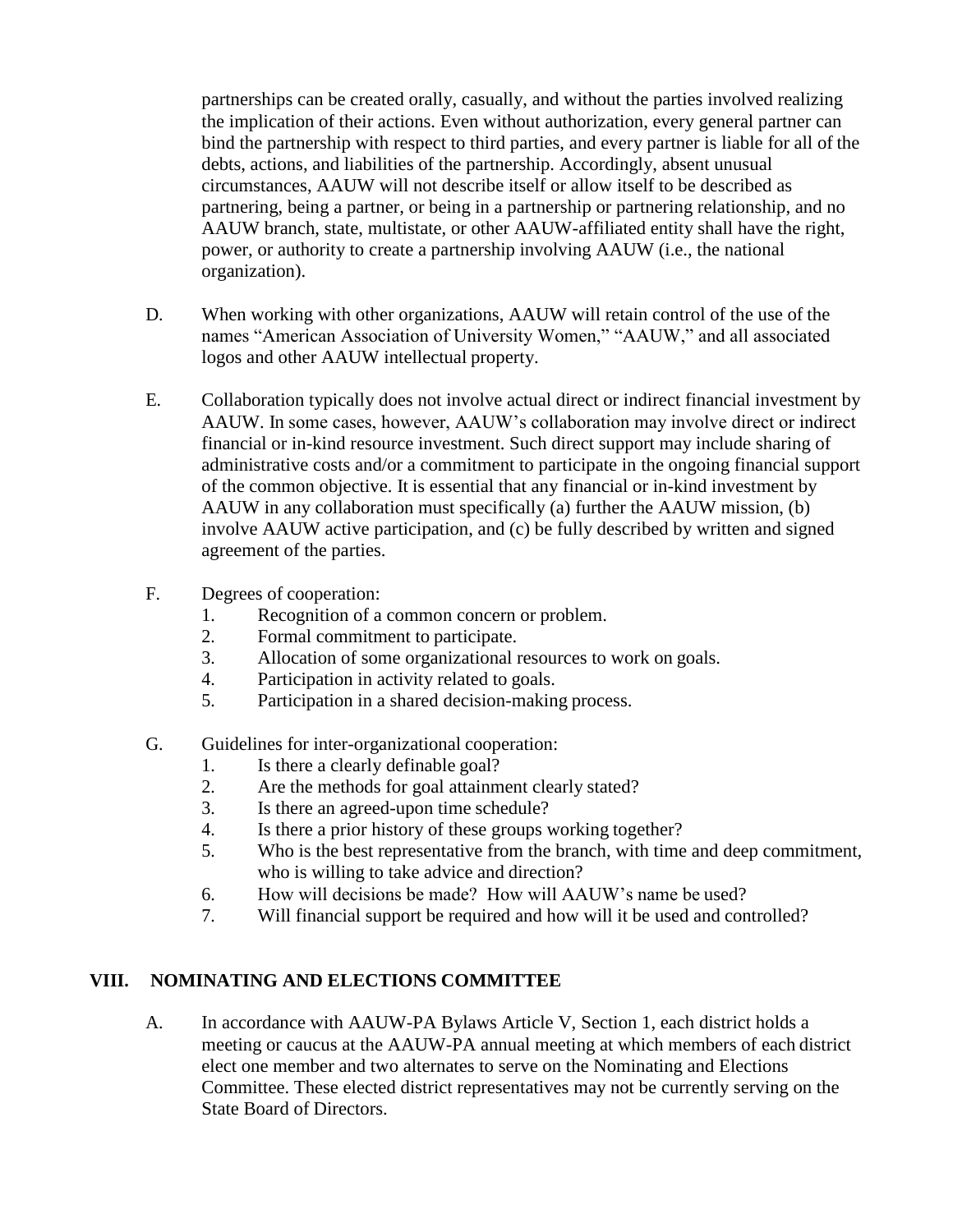- B. At the first Board of Directors meeting of the new fiscal year, the board will elect one member and one alternate, and the President will appoint a Chair for the committee from among the members, subject to board approval.
- C. The nominations work includes publicizing the open positions in the *Keystoner* and to branches and members generally and presenting a slate to the Board of Directors at their January board meeting. The Nominating and Elections Committee shall then publish the slate with information on the candidates in the *Keystoner* at least one month prior to the annual meeting.
- D. For elections, a functioning system shall be presented to the state board in January that permits All Member Voting. Members of the Nominating and Elections Committee are needed the day before the business portion of the annual meeting to tally votes. Their travel expenses and that day of meals and lodging will be reimbursed at the same rates as for the state board.
- E. Responsibilities of the Nominating and Elections Committee Members:
	- 1. Participate in a conference call or email exchange. Note: All members must be present or notify the chair in advance of their absence so that the alternate can be present.
	- 2. Maintain confidentiality regarding the committee deliberations.
	- 3. Consider all the following criteria for selecting candidates:
		- a. The qualifications of the candidate as indicated by the application and vita.
		- b. Geographic representation across the state.
		- c. The quality of candidate endorsements rather than the quantity of endorsements received.
	- 4. Prevent conflict of interest:
		- a. If a member of the Nominating Committee becomes a candidate, the chair will ask her to step down and have her alternate serve.
		- b. If the chair becomes a candidate, she is to notify the President who will appoint a new chair with the approval of the Executive Board.
	- 5. Seek additional candidates when necessary:
		- a. If there are an insufficient number of qualified candidates, the nominating chair is to contact each member of her committee individually to discuss the nominees as received so that problems may be identified and additional candidates sought. This should be done as soon after the October 1 deadline as possible. The state President should be contacted following the discussion with the committee for informational purposes.
		- b. If a nominee withdraws before the election, the Nominating Chair is to contact the other candidates to see whether they wish to be reconsidered and advise them that the committee has the privilege of going beyond the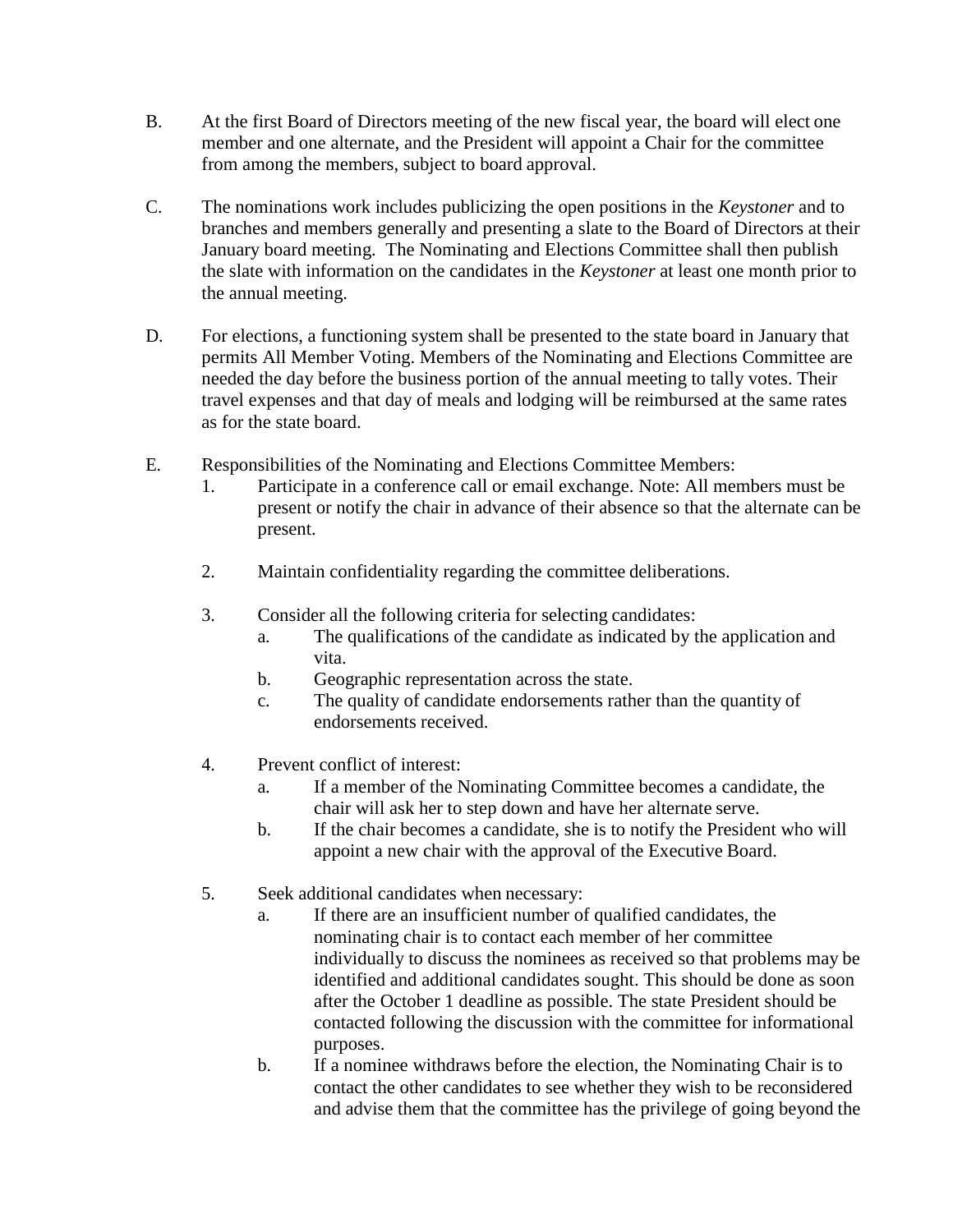original nominees. The Nominating Committee Chair will arrange to reconvene the Nominating Committee for the purpose of choosing another nominee.

- 6. Participate in the validation of votes before and during the annual meeting.
- 7. Complete and submit expense reimbursement forms to the Finance Officer for payment at the prevailing rates.

# <span id="page-10-0"></span>**IX. ELECTRONIC MEDIA PROTOCOLS**

### A. **AAUW-PA Email Network**

The AAUW-PA email network that the Administrative Director runs is intended for quick communication between the state board and branch members. The Use of Name policy applies.

- 1. Content**:** The following types of information will be disseminated through the network:
	- a. National and state news
	- b. Public policy alerts and information on issues
	- c. Notification that the latest *FYI* has been posted to the website
	- d. Notification that the latest issue of the *Keystoner* has been posted to the website
	- e. Appropriate information from networks, collaborations, and coalitions
- 2. The following types of information will NOT be disseminated through the network:
	- a. Jokes, chain letters or junk mail
	- b. Campaign information of candidates for state or national offices
	- c. Personal messages or solicitations
- 3. Privacy**:** When in doubt about sending something via the email network, consider AAUW's mission of education and equity for women and girls. Every attempt will be made to protect members' privacy. The list of email addresses for AAUW-PA will not be sold.

#### B. **AAUW-PA Website: [http://aauw-pa.aauw.net](http://aauw-pa.aauw.net/)**

- 1. Contents: The state website will be linked to the national website, http://www.aauw.org; branch websites; and websites of like-minded organizations whose missions do not conflict with the AAUW mission or public policy principles and priorities.
- 2. Privacy: AAUW-PA intends to protect the privacy of users of its website to the extent possible. If pictures are submitted, the people in pictures need to give their permission for them to be posted. No children's faces should be visible. In addition, in most cases the email addresses used will be Gmail addresses for the function served within AAUW-PA rather than personal emails. Another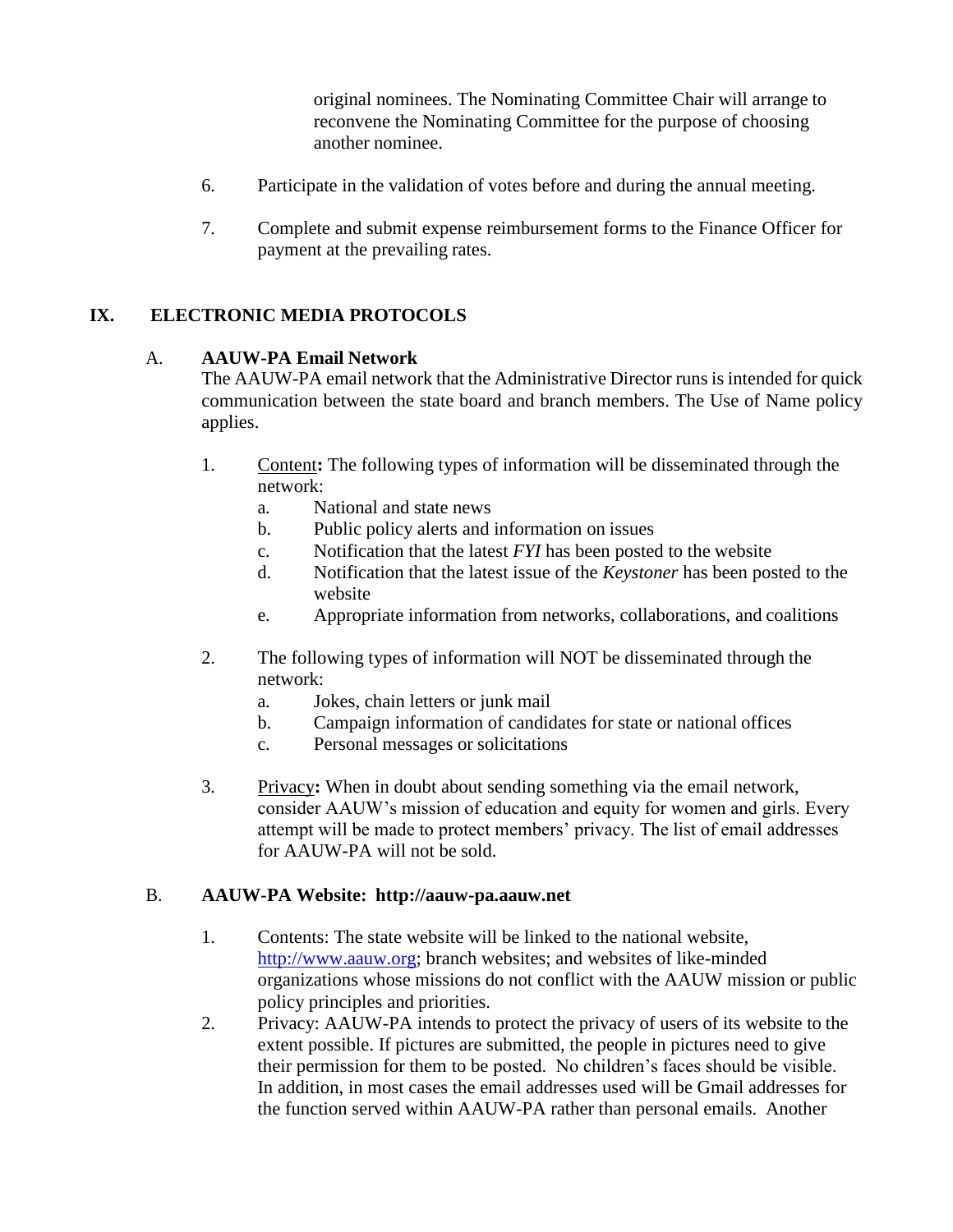technique if a personal email must be used is to use the word "at" instead of @ in the listing of addresses to make it more difficult for it to be found. AAUW-PA will continue to review and update privacy and security features and communicate its findings to branches for their guidance.

- 3. The Website Shall Include the Following:
	- a. AAUW-PA Bylaws
	- b. AAUW-PA Board Handbook
	- c. AAUW-PA Policy Manual
	- d. State strategic plan
	- e. State events calendar
	- f. State board list
	- g. State branch list
	- h. At least the two most current issues of the *Keystoner* and *FYI*
	- i. Forms used regularly by AAUW-PA members (annual meeting registration, officer vitae forms, award and grant applications, Help Around the Corner forms, Emerging Leader Internship forms)
	- j. State Public Policy Priorities and other public policy information
	- k. Annual meeting minutes
	- l. Optional: Other AAUW-PA information on membership, branch activities, award winning programs, fundraising, etc., as the board decides.

### **C. Facebook**

- 1. The Social Media Coordinator will monitor all entries on the AAUW-PA Facebook page. Any non-conforming entries will be removed. Non-conforming entries include entries inconsistent with AAUW policies and bylaws, jokes or chain letters, campaign literature, or personal communications. Branches are strongly encouraged to use Facebook to advertise their branch activities that would be of interest to other branches in the state or non-members and to coordinate multi-branch activities.
- 2. Guidelines: The state Facebook page will follow the national Facebook page, be followed by branch Facebook pages, and follow Facebook pages of like-minded organizations whose missions do not conflict with the AAUW mission or public policy principles and priorities.
- 3. It is also the recommendation of AAUW-PA for all members "liking" or "following" the AAUW-PA Facebook page to set their own privacy settings to limit their visibility based on their level of personal privacy.

### C. **Privacy**

1. Every attempt will be made to protect members' privacy. Individual email addresses will not be available from the website. Informational requests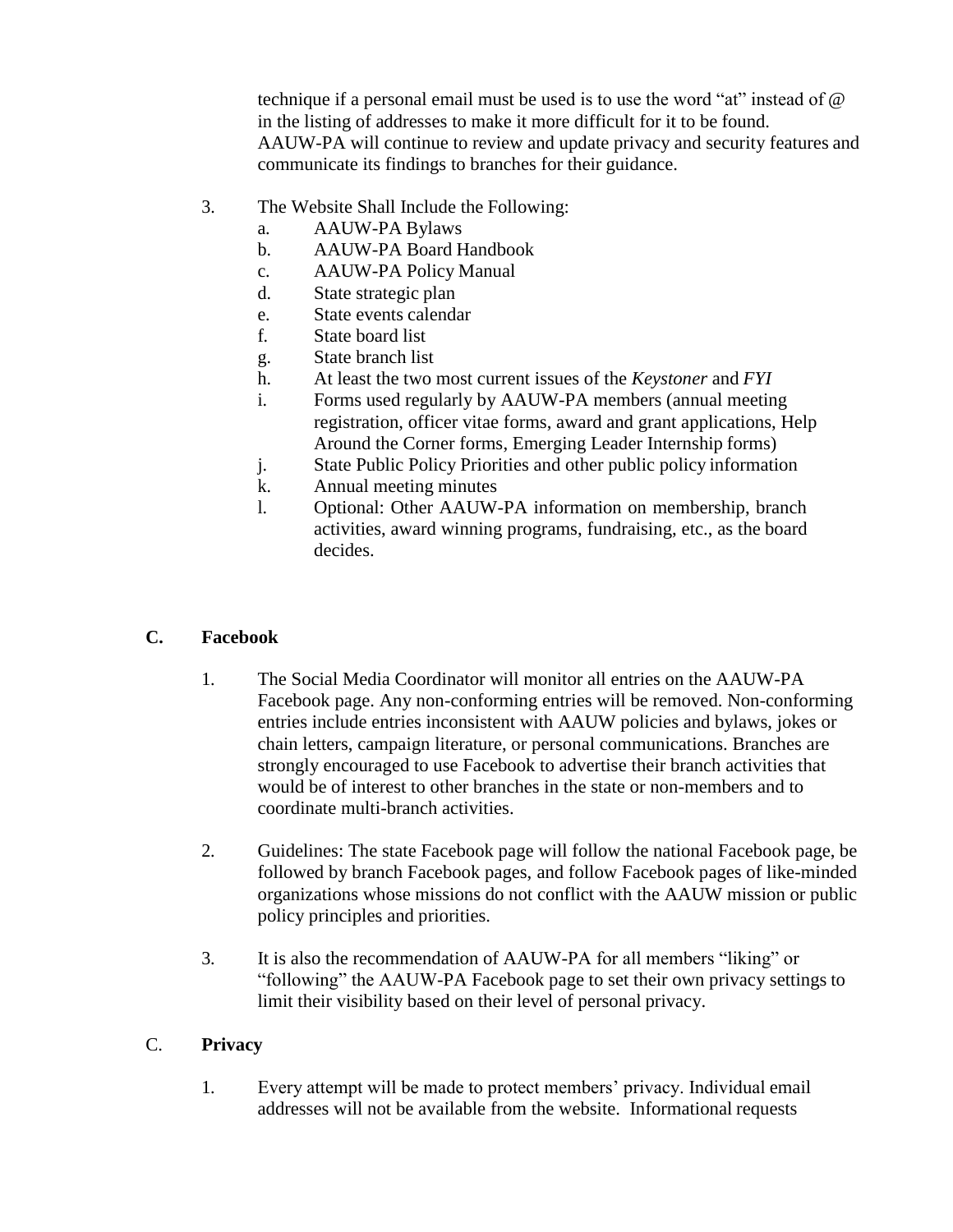received by the website from outside AAUW will be forwarded to the appropriate member with the requester's email address. In no case will the member's email address be given to the requester.

2. Although [http://aauw-pa.aauw.net i](http://aauw-pa.aauw.net/)ncludes links providing direct access to other Internet sites, AAUW-PA has not participated in the development of those other sites and does not exert any editorial or other control over those sites.

## <span id="page-12-0"></span>**X. AWARDS AND RECOGNITIONS**

- A. AAUW and AAUW-PA periodically establish categories for recognition and awards to members, branches, and members of the community.
- B. Current awards and recognitions from AAUW-PA and its branches include:
	- 1. Outstanding Woman
	- 2. Branch Highlights
	- 3. Branch Spotlight Award
	- 4. Gateway to Equity
	- 5. Special Honorees
	- 6. Impact Awards
- C. In addition, AAUW-PA recognizes Named Gift Honorees selected by branches in accordance with funds given to AAUW. Recognitions for branches in various fundraising categories are also made at the annual meeting.

### <span id="page-12-1"></span>**XI. EMERGING LEADER INTERN**

AAUW-PA encourages branches and the State to identify their needs and college and graduate students with knowledge and skills that match so that they may appoint the student as a branch or State Emerging Leader Intern (ELI).

A. Each AAUW-PA entity (AAUW-PA or branch) may have up to Three Emerging Leader Interns who:

- 1. Can be undergraduate or graduate students
- 2. Can be female or male
- 3. Work with the branch either during a traditional semester or during the summer
- 4. *Must* have a designated mentor from the branch or state who will meet with the ELI at least once a month
- 5. Work with the mentor to determine the contributions to be made over the internship
- B. Internship areas may include but are not limited to:
	- 1. Marketing and communications
	- 2. Membership
	- 3. Website development and management
	- 4. Newsletter production
	- 5. Program development and implementation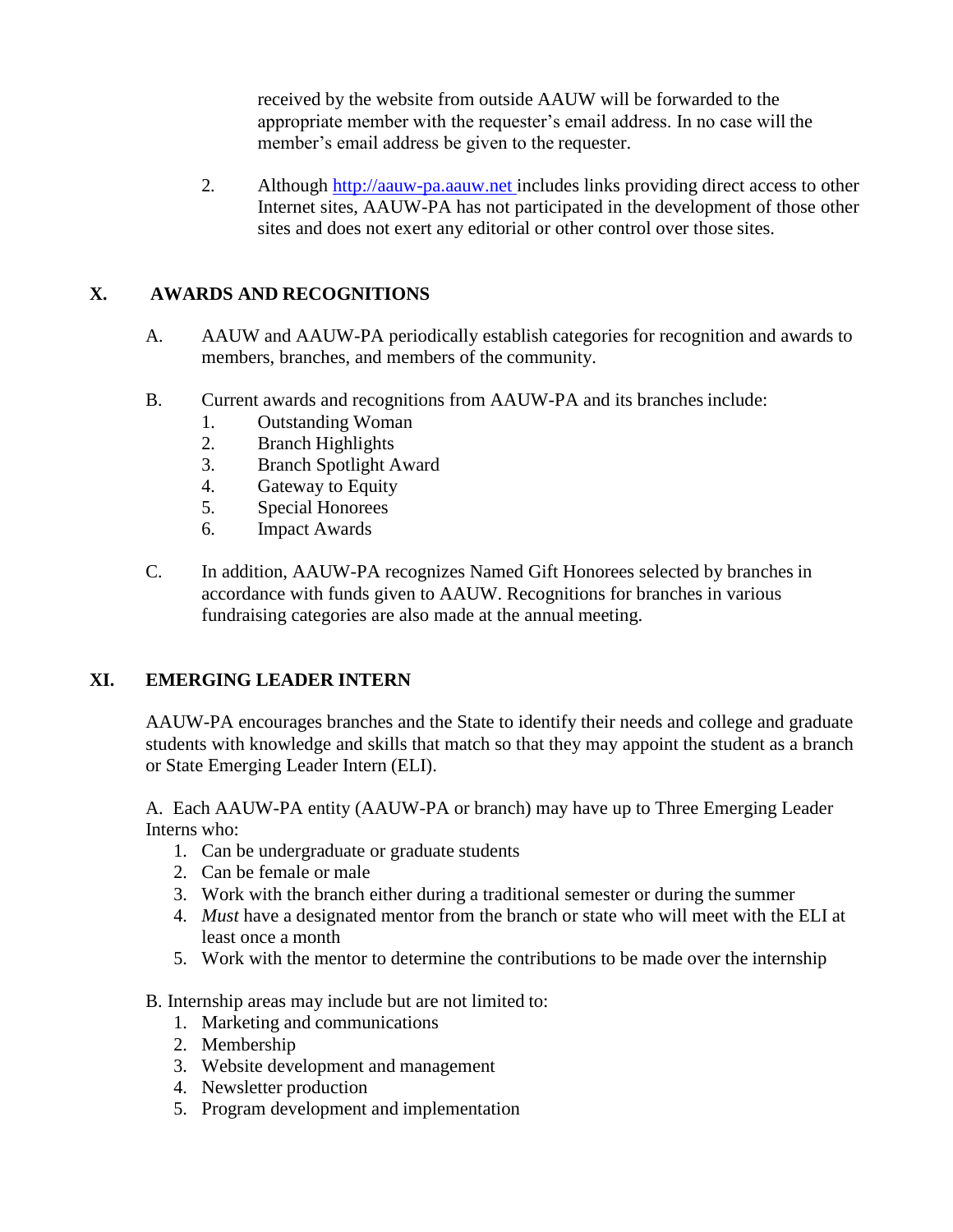- 6. Fundraising
- 7. Public policy initiatives
- 8. Social media use

#### C. **Affiliation:**

ELI's are required to affiliate with AAUW (if an undergraduate student) or join AAUW (if a graduate student). AAUW-PA and many branches waive or cover dues for ELI's. It's the branch's choice. See the information about Student Affiliations on the College/University page of the state website.

#### D. **Application process:**

- 1. To be a state ELI, the student should download the application form from the Colleges/Universities page of the state website or contact the College/University Liaison (cu@aauwpa.org).
- 2. To apply to be a branch ELI, the student should contact the branch president.

# <span id="page-13-0"></span>**XII. PRESERVATION AND STORAGE OF AAUW-PA RECORDS**

The AAUW-PA Board of Directors has donated some archives to Pennsylvania Historical  $\&$ Museum Commission, State Archives Building, 350 North Street, Harrisburg. The Secretary and the Archives Coordinator have records of what archives are located there. The materials may be made available to members of AAUW and to other researchers, subject to the conditions for use established by the Commission for its own holdings.

Disbanded branches may organize and prepare records for donation to their local historical society or may forward all records to state Archive Chair to be prepared for final transfer to PA State Archives in Harrisburg. Information transferred to state archives may be viewed, copied, or borrowed.

AAUW-PA has reviewed the Guidelines for Preserving State and Branch Archives from the national archives taskforce. We have adopted a simplified version of the archives policy, with guidelines briefly described below:

- 1. Store all permanent records in sturdy plastic stackable boxes
	- a. Yearbook, newsletters, minutes, financial reports
	- b. No records on disc or flash drives.
- 2. Date everything and re-date updates
- 3. Decide **where, when and how much** is to be stored
	- 1. In house
	- 2. Ancillary facility (Library. County historical site, state historical site)
		- a. No albums, plastic sheaths, binders, scrapbooks

State awards to branch members will be put on the website as well as included in the Yearbook from the relevant annual meeting. Each branch may decide whether and for how long to retain branch awards. Most branches include the information in their newsletter, which is archived, and discard other information after 10 years.